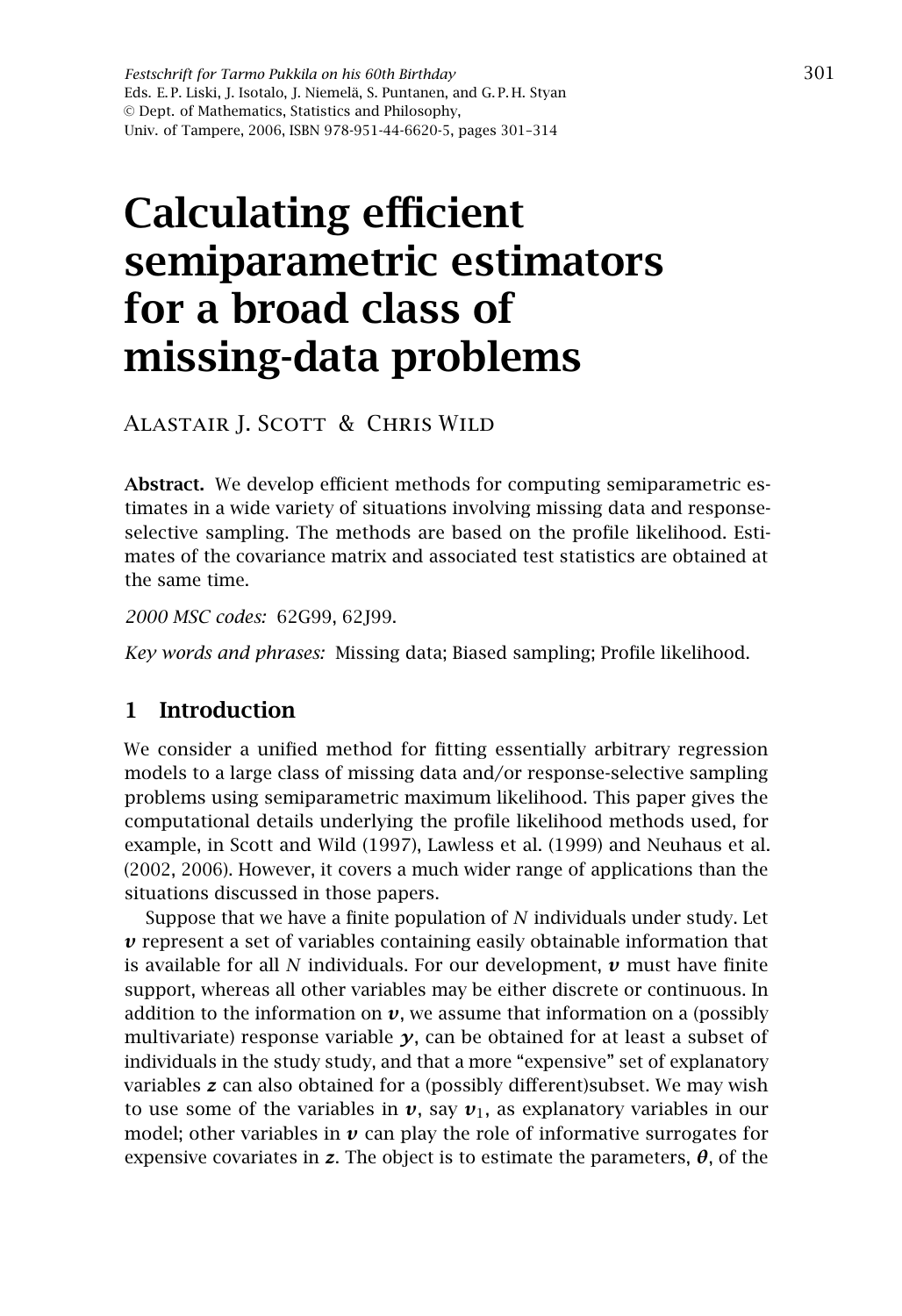regression model  $f(\gamma | z, v_i; \theta)$ . Thus we have a parametric regression model for the conditional density of the response given explanatory variables. Our methods can handle situations in which data sources include observations on z and any or all of  $(z, v)$   $(z | v)$ ,  $(y, v)$ ,  $(y | v)$ ,  $(y, z, v)$ ,  $(y, z | v)$ ,  $(y | z, v)$ , and  $(z | y, v)$ , where "|" refers to information obtained from conditional sampling.

Let  $g(z, v)$  denote the density of the covariates and  $g(z | v)$  the conditional density of  $z$  given  $v$ . With standard prospective sampling and no missing data, the likelihood factorises into a term involving *θ* and a term involving  $g()$  so that information on the distribution of the explanatory variables is orthogonal to information on  $\theta$ . Consequently, we do not need to model the covariate distribution. This is very convenient in practice because we often have far too many covariates of different types for it to be feasible to model their joint distribution in any realistic fashion. Unfortunately, with response-selective sampling, as with most missing data mechanisms, information on  $\theta$  and  $g$ () is no longer orthogonal and we are forced to use some sort of joint modelling. However, the practical need for methods which do not require parametric modelling of  $g()$  is just as great. Thus, we consider semi-parametric methods in which the marginal distribution of  $(z, v)$  is left unspecified and estimated nonparametrically.

The class of likelihoods that we consider initially consists of all those of the form

$$
\prod_{i=1}^N f(\boldsymbol{y}_i \mid \boldsymbol{z}_i, \boldsymbol{v}_{1i}; \boldsymbol{\theta})^{\Delta_{1i}} g(\boldsymbol{z} \mid \boldsymbol{v}_i)^{\Delta_{2i}} f(\boldsymbol{y}_i \mid \boldsymbol{v}_i; \boldsymbol{\theta})^{\Delta_{3i}},
$$
\n(1)

where  $f(\mathbf{y} | \mathbf{v}; \boldsymbol{\theta}) = \int f(\mathbf{y} | \mathbf{z}, \mathbf{v}_1; \boldsymbol{\theta}) dG(\mathbf{z} | \mathbf{v})$ ,  $\Delta_{1i}$  and  $\Delta_{2i}$  are binary indicators taking values 0 or 1, and  $\Delta_{3i}$  can take values 0, 1 or −1. Examples where such forms arise in practice are given in the next section. Our estimator of  $\theta$ , say  $\hat{\theta}$ , is found by maximizing the *profile* likelihood, obtained by maximizing (1) over the (potentially infinite-dimensional) nuisance parameter  $g(z | v)$ . Conditions under which this profile likelihood estimator has full semiparametric efficiency are given by Bickel et al. (1993) and Murphy and van der Vaart (2000) for the i.i.d. case. Simpler conditions that apply directly to our multi-sample likelihood (1) are given in Lee and Hirose (2006). In addition, a consistent estimator of the covariance matrix of *θ*ˆ can be obtained from the inverse profile information matrix. This means that we can produce a single program to cater for all likelihoods in this class and, with minimal modification, a more extended class introduced later. This enables general software to be written whereby a new regression model can be catered for simply by coding a new function to calculate  $f(\mathbf{y} | \mathbf{z}, \mathbf{v}_1; \boldsymbol{\theta})$  and its derivatives.

Other semiparametric efficient approaches such as those of Robins et al. (1994, 1995) and Holcroft et al. (1997) require complicated modelling over and above finding a suitable model,  $f(\mathbf{y} | \mathbf{z}, \mathbf{v}_1; \boldsymbol{\theta})$ , for the regression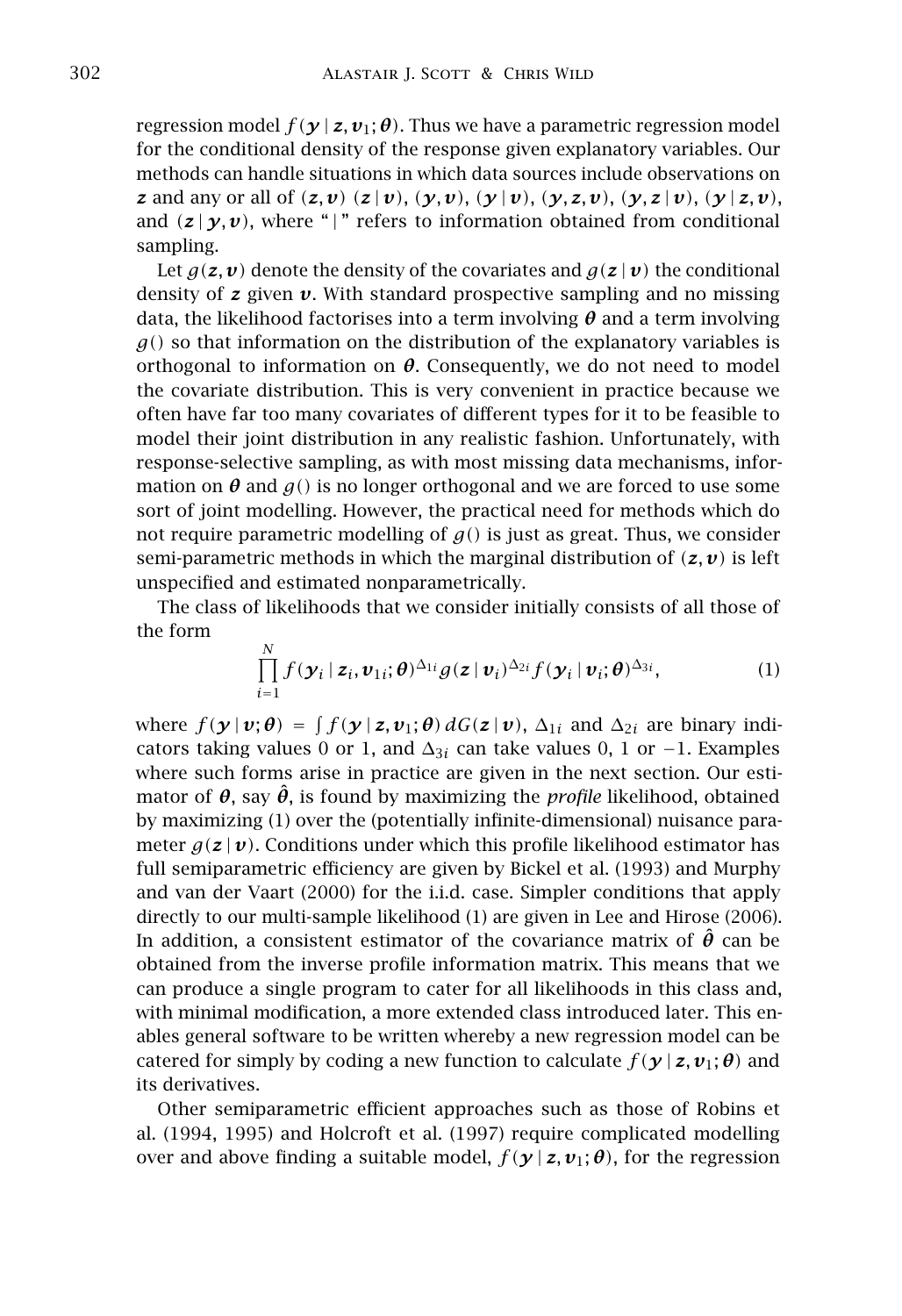of interest. Profile likelihood enables us to obtain standard errors from the inverse Hessian matrix of the likelihood profile without having to consider the intricacies of complex observational schemes that are necessary for the sandwich estimators of variance required by other estimating equation approaches. Analyses based upon the approach here require no modelling effort from the statistician on aspects relating to missingness patterns and thus result in analyses that are much more time-efficient for the statistician.

This paper is organized as follows. Section 2 gives examples showing how likelihoods of the form (1) arise and illustrates the generality of the form. Section 3 describes maximum likelihood estimation for the class described above and the results are extended to a wider class in Section 4. Section 5 describes a much more computationally-efficient specialization of the algorithm that can be used when  $\gamma$  is discrete, or for continuous  $\gamma$  where we have (or retain) only class-interval information on  $(\gamma, \nu)$  when **z** is missing as in Lawless et al. (1999).

## 2 Examples

We begin with some examples to illustrate how likelihoods of the form (1) can arise in practice.

#### Example 1. Case-control designs and generalisations

For case-control studies,  $\gamma$  is a binary response variable recording case status as  $\gamma = 1$  or control status as  $\gamma = 0$ . As a typical example, the cases may be those individuals that have contracted a disease of interest and the controls are those that have not.

In a simple case-control study, a random sample of  $m_1$  cases is taken and their covariate values *z* are subsequently ascertained. The same is done for a sample of  $m_0$  controls. The resulting likelihood is

$$
\prod_{\text{cases}} f(\mathbf{z} \mid \mathbf{y} = 1) \prod_{\text{controls}} f(\mathbf{z} \mid \mathbf{y} = 0) = \prod_{\text{sample}} f(\mathbf{y} \mid \mathbf{z}; \boldsymbol{\theta}) g(\mathbf{z}) f(\mathbf{y}; \boldsymbol{\theta})^{-1}, \tag{2}
$$

from Bayes' theorem. This is a very simple example of (1) in which a notional *v* takes on a single value,  $\Delta_1 = \Delta_2 = 1$  if *z* is observed and 0 otherwise, and  $\Delta_3 = -1$  if **z** is observed and 0 otherwise.

In a population-based study or a two-stage study in which case-control status is ascertained for all population units at the first stage and *z* is measured for a sample of cases and a sample of controls at the second stage, the likelihood is (Scott and Wild (1991))

$$
\left\{\prod_{\text{cases}} f(z \mid y = 1) \prod_{\text{controls}} f(z \mid y = 0)\right\} f(y = 1)^{M_1} f(y = 0)^{M_0}
$$

$$
= \prod_{i=1}^{N} \{f(y \mid z; \theta)\}^{\Delta_1} g(z)^{\Delta_2} f(y; \theta)^{\Delta_3}, \quad (3)
$$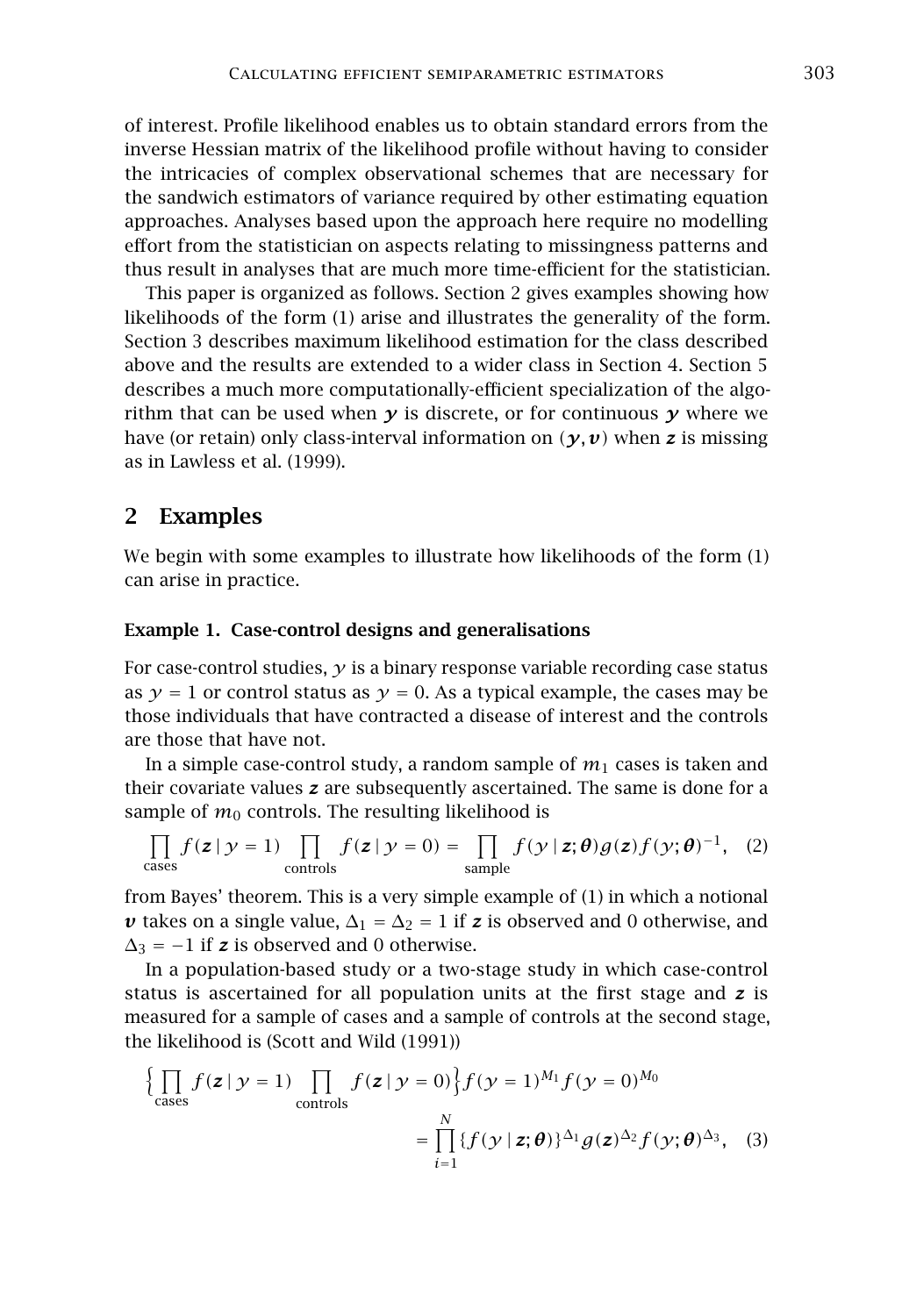where  $M_1$  is the number of cases and  $M_0$  the number of controls in the population or first stage,  $\Delta_1 = \Delta_2 = 1$  if **z** is observed and 0 otherwise, and  $\Delta_3 = 0$  if **z** is observed and +1 otherwise. We note that we get the same likelihood whether we take fixed sized samples of cases and controls at the second stage or use a random mechanism as in the missing-data example. However, sandwich estimators of the variance of  $\hat{\theta}$  will be different in general although, for the special case of logistic regression, only the variance of the intercept is affected.

With stratified case-control data, as described by Scott and Wild (1997), we have data on  $(y, v)$  at the first stage and then obtain **z** for subsamples of cases and controls drawn from strata,  $S_1, \ldots, S_L$  say, defined by values of  $v$ . The likelihood is of the form

$$
\prod_{\ell=1}^{L} \prod_{\mathbf{v}_i \in S_{\ell}} \{f(\mathbf{y}_i \mid \mathbf{z}_i, \mathbf{v}_{1i}; \boldsymbol{\theta})\}^{\Delta_1} g(\mathbf{z} \mid \mathbf{v}_i)^{\Delta_2} f(\mathbf{y}_i \mid \mathbf{v}_i; \boldsymbol{\theta})^{\Delta_3},\tag{4}
$$

where the ∆*j*s are as for (3). The same likelihood pertains whether the data is obtained purposefully in this way using subsamples of fixed or random size, or whether we have population  $\gamma$  and  $\nu$  data available for the finite population from which the cases and controls were drawn in a simple casecontrol study. Lawless et al. (1999) discuss a wide variety of other examples and sampling schemes that produce likelihoods of the form (4).

#### Example 2. Two and three stage missing-at-random

Consider a three stage mechanism in which, at Stage 1, *v* is observed for a random sample of individuals. At the second stage  $\gamma$  is observed for subset of individuals with the *i*th individual having probability  $\pi_1(\mathbf{v}_i)$  of being included. At Stage 3, *z* is observed for a subset of the Stage 2 sample with the *i*th individual having probability  $\pi_2(\boldsymbol{v}_i, \boldsymbol{y}_i)$  of being included in the third stage. Thus, we only have complete  $(y, z, v)$  information for individuals sampled at Stage 3.

This is a special case of the missing data mechanism considered by Holcroft et al. (1997), which encompasses the mechanisms in Robins et al. (1994, 1995), for a designed study in which  $\pi_1$  and  $\pi_2$  would be known. More generally, Holcroft et al. (1997) also allow for missingness by happenstance in which the available data is of the form  $v$ ,  $(y, v)$  and  $(y, z, v)$ . An assumption that data is missing at random means, in general terms, that the probability that something is missing depends only upon data that is observed, e.g., the probability that *z* is missing from  $(y, z, v)$  depends only  $(y, v)$ . Thus, for a missing-at-random analysis, we will still have the same set up as above but with  $\pi_1$ <sup>()</sup> and  $\pi_2$ <sup>()</sup> being unknown. When data is missing at random these probabilities can, however, be estimated from the data, using a binary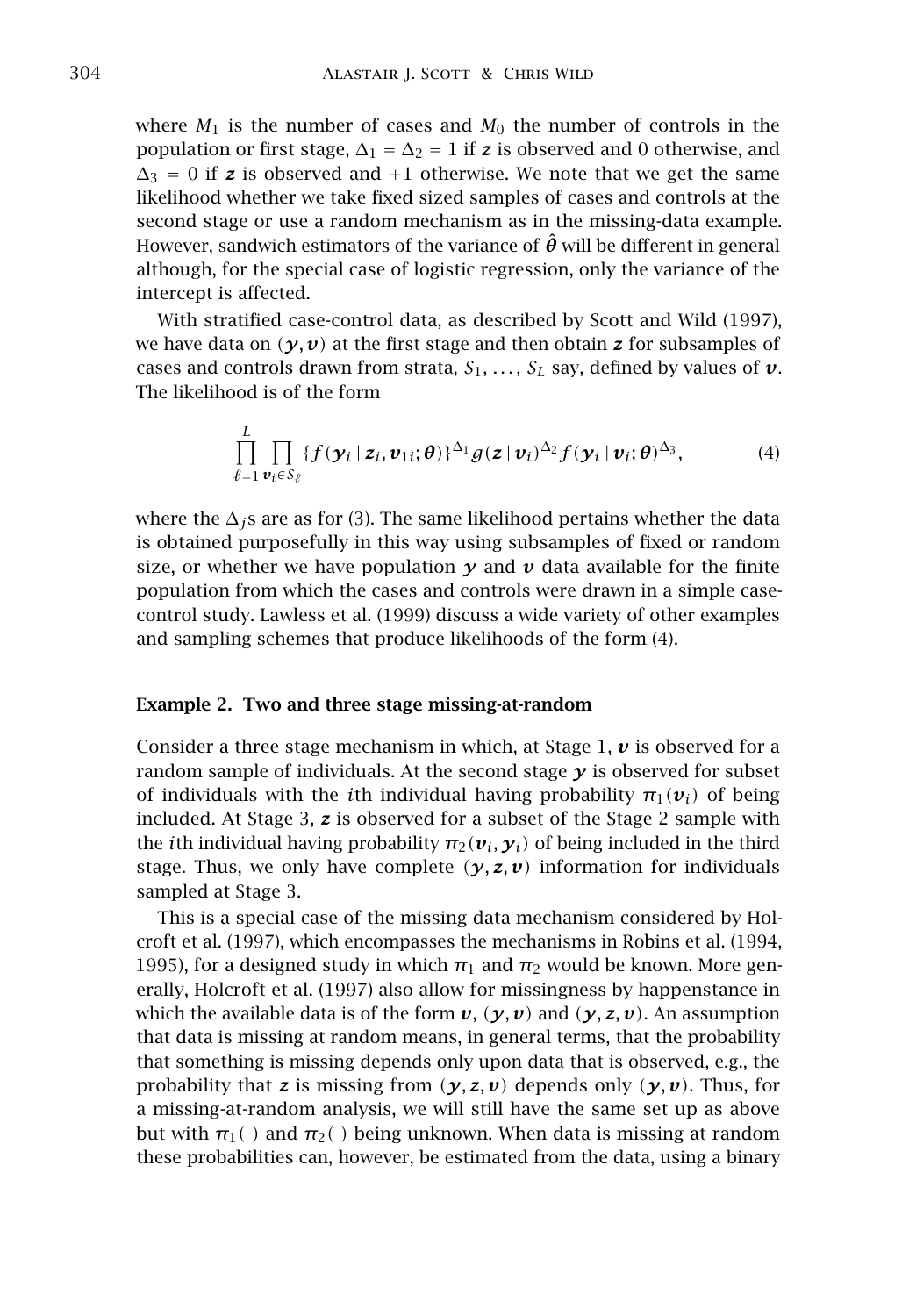regression model applied to an observed/missing response. This results in the use of missingness models  $\pi_1(\cdot;\alpha_1)$  and  $\pi_2(\cdot;\alpha_2)$  with their own sets of parameters.

Let us write  $\tilde{\Delta}_j = 1$  when an observation is included in the  $(j + 1)$ th stage of observation and 0 otherwise. The likelihood for the above scenario is:

$$
\begin{aligned}\n\prod[g(\boldsymbol{v})\{1-\pi_1(\boldsymbol{v})\}]^{1-\tilde{\Delta}_1}[g(\boldsymbol{v})\pi_1(\boldsymbol{v})f(\boldsymbol{y}|\boldsymbol{v})\{1-\pi_2(\boldsymbol{y},\boldsymbol{v})\}]^{\tilde{\Delta}_1(1-\tilde{\Delta}_2)} \\
&\cdot[g(\boldsymbol{v})\pi_1(\boldsymbol{v})f(\boldsymbol{y}|\boldsymbol{v})\pi_2(\boldsymbol{y},\boldsymbol{v})f(\boldsymbol{z}|\boldsymbol{y},\boldsymbol{v})]^{\tilde{\Delta}_1\tilde{\Delta}_2} \\
= \left\{\prod g(\boldsymbol{v})^{1-\tilde{\Delta}_1}f(\boldsymbol{y},\boldsymbol{v})^{\tilde{\Delta}_1(1-\tilde{\Delta}_2)}f(\boldsymbol{y},\boldsymbol{z},\boldsymbol{v})^{\tilde{\Delta}_1\tilde{\Delta}_2}\right\}\times\text{Term}(\pi_1,\pi_2) \\
= \left[\prod\{f(\boldsymbol{y}|\boldsymbol{z},\boldsymbol{v};\boldsymbol{\theta})g(\boldsymbol{z}|\boldsymbol{v})\}^{\tilde{\Delta}_1\tilde{\Delta}_2}f(\boldsymbol{y}|\boldsymbol{v}_1;\boldsymbol{\theta})^{\tilde{\Delta}_1(1-\tilde{\Delta}_2)}\right] \\
&\times \left\{\prod g(\boldsymbol{v})\right\}\times\text{Term}(\pi_1,\pi_2),\n\end{aligned} \tag{5}
$$

where  $f(\mathbf{y} | \mathbf{v}; \theta) = \int f(\mathbf{y} | \mathbf{z}, \mathbf{v}_1; \theta) dG_1(\mathbf{z} | \mathbf{v})$ . There are several things to note from the form of the likelihood (5). Most importantly, we see that  $q(\boldsymbol{v})$ and any missingness model parameters are orthogonal to  $\theta$  and the conditional densities  $g(z | v)$  so likelihood-based inferences about  $\theta$  use only the first term of (5). This means that: (i) we do not have to construct missingness models and estimate their parameters; (ii) it is only the conditional densities  $g(z|\mathbf{v})$  that we need to estimate nonparametrically; (iii) all of the information on  $\theta$  is in the second and third stage data – there is no information on *θ* in the data from those individuals for whom we observe *v* alone; (iv) the likelihood that we end up using is identical to that from a two-stage study in which we obtain data on  $(\gamma, \nu)$  for all individuals sampled at the first stage and then observe *z* for a second-stage subsample which individuals enter with probabilities  $\pi_2(\gamma, \nu)$ ; and (v) the likelihood we use is the same whether  $\nu$  is random, having been sampled at the first stage, or whether sampling is conditional upon *v*.

We reiterate that only the first term of (1) is relevant for estimation of *θ*. When *v* is discrete, which we assume throughout, the first term of (5) is clearly equivalent to (1) with  $\Delta_1 = \Delta_2 = \tilde{\Delta}_1 \tilde{\Delta}_2$  and  $\Delta_3 = \tilde{\Delta}_1 (1 - \tilde{\Delta}_2)$ .

In addition to the examples above, the likelihood (1) allows us to include information that can be treated as independent sampled from any of the following distributions:  $f(\mathbf{y}, \mathbf{z}, \mathbf{v}), f(\mathbf{y}, \mathbf{z} | \mathbf{v}), f(\mathbf{y} | \mathbf{z}, \mathbf{v}), f(\mathbf{z} | \mathbf{y}, \mathbf{v}), f(\mathbf{y}, \mathbf{v}),$  $f(\gamma | \nu)$ ,  $f(z, \nu)$ , and  $f(z | \nu)$ . Examples of such schemes can be found in Scott and Wild (2001), Neuhaus et al. (2002, 2006) and Lee et al. (2006). This gives a great deal of scope for including supplementary information to cope with the lack of indentifiablity and the ill-conditioning problems that can occur with fitting prospective regressions to retrospectively sampled data.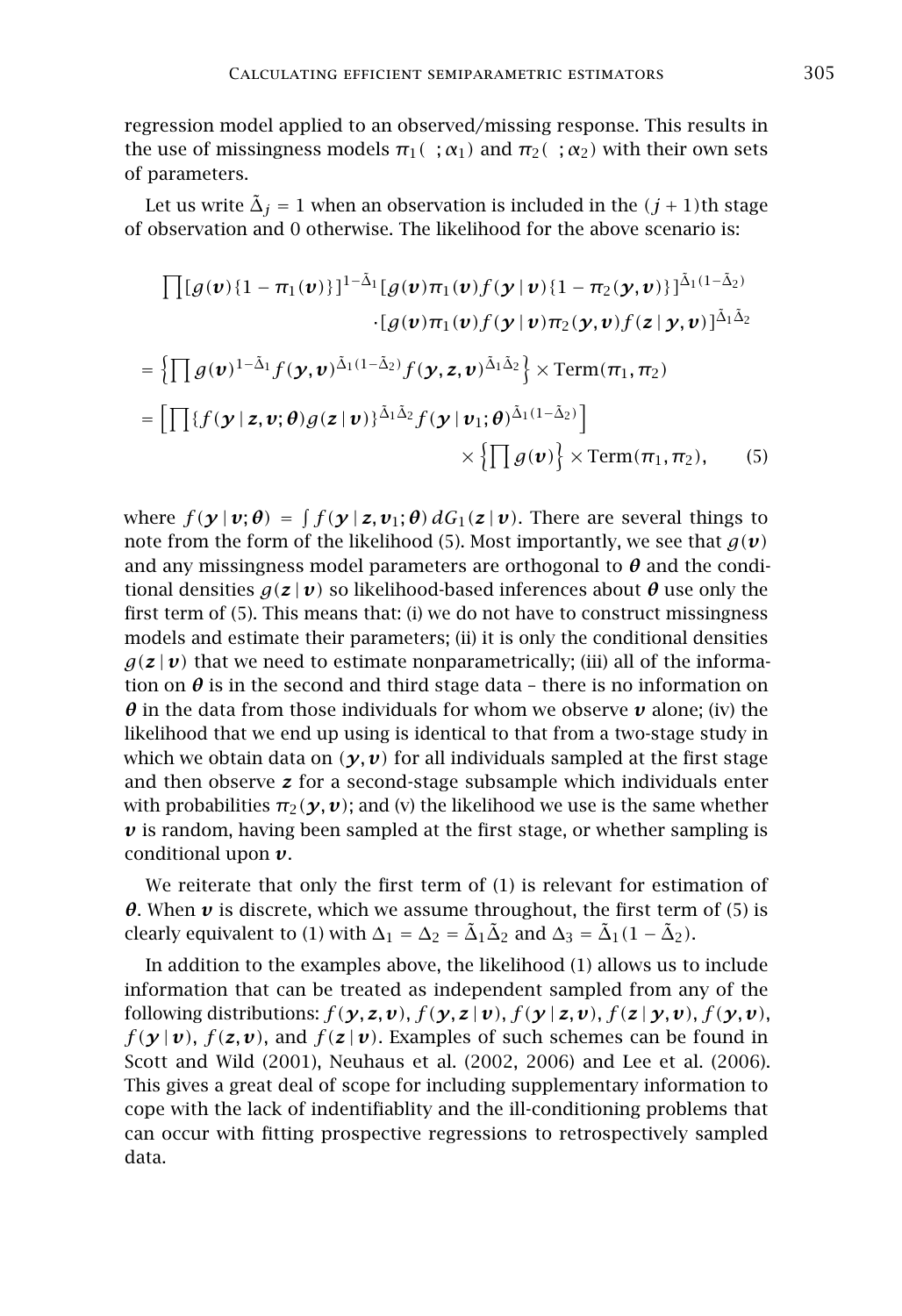## 3 Profile likelihood

#### 3.1 Preliminaries

Recall that  $\nu$  has finite support. Denote the distinct values of  $\nu$  in the observed population by  $\tilde{\boldsymbol{v}}_1, \ldots, \tilde{\boldsymbol{v}}_S$  and let  $S_s$  be the stratum containing all units with  $v_i = \tilde{v}_s$ . Then (1) can be written in the form

$$
L[\boldsymbol{\theta}, \{g(\cdot \mid \boldsymbol{v}_s)\}] = \prod_{s=1}^S \prod_{i \in S_s} f(\boldsymbol{y}_i \mid \boldsymbol{z}_i, \tilde{\boldsymbol{v}}_{1s}; \boldsymbol{\theta})^{\Delta_{1i}} g(\boldsymbol{z}_i \mid \tilde{\boldsymbol{v}}_s)^{\Delta_{2i}} f(\boldsymbol{y}_i \mid \tilde{\boldsymbol{v}}_s; \boldsymbol{\theta})^{\Delta_{3i}}.
$$
\n(6)

We wish to maximize this as a function of *θ* and the *S* conditional densities  $g(z|\tilde{\boldsymbol{v}}_s)$ . As is standard in semiparametric maximum likelihood, we treat these densities as discrete with all of the mass being placed at the observed *z* values.

For simplicity, we write  $\mathbf{x} = (\mathbf{z}, \mathbf{v}_1)$  to include all covariates that are to be used in the model. Note that, when we consider only the sizes of probability atoms,  $g(x | v) = g(z, v_1 | v) = g(z | v)$ . The only remaining role of v in (6) is to divide the data set up into the *S* strata with separate conditional distributions of *x* to be estimated for each stratum.

Our problem is now to maximize

$$
\ell(\boldsymbol{\theta},g_1,\ldots,g_S)=\prod_{s=1}^S\prod_{i\in S_s}f(\boldsymbol{y}_i\,|\,\boldsymbol{x}_i;\boldsymbol{\theta})^{\Delta_{1i}}g(\boldsymbol{x}_i\,|\,S_s)^{\Delta_{2i}}f(\boldsymbol{y}_i\,|\,S_s;\boldsymbol{\theta})^{\Delta_{3i}},
$$

 $\text{with } f(\mathbf{y} | S_s; \boldsymbol{\theta}) = \int f(\mathbf{y} | \mathbf{z}, \tilde{\mathbf{v}}_{s1}; \boldsymbol{\theta}) dG(\mathbf{z} | \tilde{\mathbf{v}}_s).$  The corresponding log-likelihood is of the form  $\ell(\theta, g_1, \ldots, g_S) = \sum_s \ell_s(\theta, g_s)$ , where  $g_s = g(x | S_s)$ Thus, the profile log-likelihood, in which we maximise out the  $g_s$ 's for fixed *θ*, is of the form

$$
\ell_P(\boldsymbol{\theta}) = \ell \{ \boldsymbol{\theta}, \hat{\boldsymbol{g}}_1(\cdot ; \boldsymbol{\theta}), \ldots, \hat{\boldsymbol{g}}_S(\cdot ; \boldsymbol{\theta}) \} = \sum_{s} \ell_s \{ \boldsymbol{\theta}, \hat{\boldsymbol{g}}_s(\cdot ; \boldsymbol{\theta}) \} = \sum_{s} \ell_{Ps}(\boldsymbol{\theta}).
$$

This means that we need only to be able to solve the problem of obtaining the profile for  $\theta$  (and its derivatives) for a single stratum, i.e. to maximize

$$
L(\boldsymbol{\theta}, \boldsymbol{g}) = \prod_i f(\boldsymbol{y}_i \,|\, \boldsymbol{x}_i; \boldsymbol{\theta})^{\Delta_{1i}} g(\boldsymbol{x}_i)^{\Delta_{2i}} f(\boldsymbol{y}_i; \boldsymbol{\theta})^{\Delta_{3i}}.
$$
 (7)

In terms of implementation in software, we need to write a function to find  $\ell_P(\theta) = \sup_{\mathbf{a}} \{ \log L(\theta, \mathbf{g}) \}$  where  $L(\theta, \mathbf{g})$  is given by (7). When we have multiple strata, we can send the data from each stratum in turn to that function and accumulate the results.

### 3.2 Basic profile likelihood algorithm

In essence, we will let  $\delta_i = g(\mathbf{x}_i)$  and work with  $\ell(\theta, \delta)$  with  $\delta = (\delta_1, \delta_2, \dots)$ as if it were an ordinary parametric log-likelihood. One of the problems with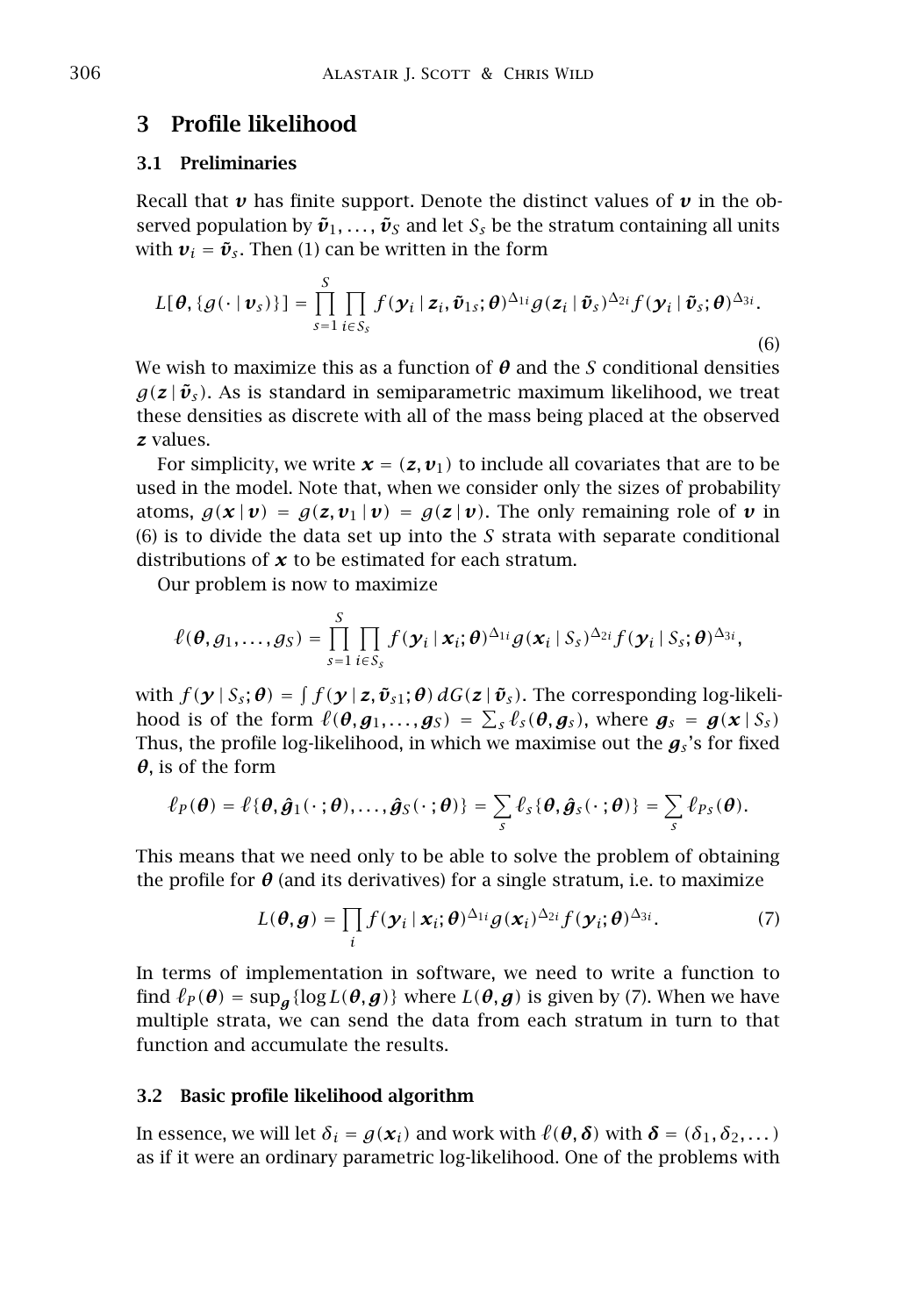this, however, is that it often results in working with very large arrays. It is particularly important to keep the dimension of  $\delta$  as small as possible. Trapping replicate data points is one way of reducing the size of these arrays. Thus, we will write in terms of replicated data. Whether or not we do this makes no difference at all to the profile that we obtain for  $\theta$ , but it can substantially reduce storage.

Let  $A = \{ i : \Delta_{1i} = 1 \}$ ,  $B = \{ i : \Delta_{2i} = 1 \}$ , and  $C = \{ i : \Delta_{3i} \neq 0 \}$ . Let  $\tilde{\boldsymbol{x}}_1, \ldots, \tilde{\boldsymbol{x}}_I$  be the distinct values of  $\boldsymbol{x}$  in *B*,  $m_j$  be the multiplicity of  $\tilde{\boldsymbol{x}}_j$  in *B* and  $\delta$ <sup>*j*</sup> = *g*( $\tilde{\mathbf{x}}$ *j*). Let  $\tilde{\mathbf{y}}$ <sub>1</sub>, ...,  $\tilde{\mathbf{y}}$ <sub>K</sub> be the distinct values of  $\mathbf{y}$  in *C* and let  $r_k = \sum_{\{i: \mathbf{y}_i = \tilde{\mathbf{y}}_k\}} \Delta_{3i}$ . Note that  $r_k$  can be positive, negative or zero. On noting that  $f(y) = \sum f(\mathbf{y} | \mathbf{x}_j) \delta_j$ , the log-likelihood from (7) can be written in the form

$$
\ell(\boldsymbol{\theta}, \boldsymbol{\delta}) = \sum_{A} \log f(\mathbf{y}_i \mid \mathbf{x}_i; \boldsymbol{\theta}) + \sum_{j} m_j \log \delta_j
$$

$$
+ \sum_{k} r_k \log \left\{ \sum_{j=1}^{J} f(\tilde{\mathbf{y}}_k \mid \tilde{\mathbf{x}}_j; \boldsymbol{\theta}) \delta_j \right\}.
$$
(8)

Since the  $\delta$ *j* parameters have to satisfy the constraints  $0 < \delta$ <sup>*j*</sup>  $< 1$  and  $\sum \delta_j = 1$ , we reparameterize in terms of  $\rho_j = \log(\delta_j/\delta_j)$  and work with *θ*(*θ*, *ρ*). With this parametrization  $\delta_j = \exp(\rho_j) / \sum \exp(\rho_\ell)$  (with  $\rho_j \equiv 0$ ) and the constraints are satisfied automatically. The profile log-likelihood is then  $\ell_P(\theta) = \ell(\theta, \hat{\rho}(\theta))$ , where  $\hat{\rho}(\theta)$  satisfies  $\partial \ell(\theta, \rho)/\partial \rho = 0$ , and  $\ell_P$  has profile score vector

$$
U_P(\boldsymbol{\theta}) = \frac{\partial \ell_P(\boldsymbol{\theta})}{\partial \boldsymbol{\theta}} = \frac{\partial \ell(\boldsymbol{\theta}, \boldsymbol{\rho})}{\partial \boldsymbol{\theta}}\bigg|_{\boldsymbol{\rho} = \hat{\boldsymbol{\rho}}(\boldsymbol{\theta})}
$$

(see Seber and Wild (1989), equation (2.69)) and observed profile information matrix

$$
\boldsymbol{I}_P = \left(-\frac{\partial^2 \ell_P(\boldsymbol{\theta})}{\partial \boldsymbol{\theta} \partial \boldsymbol{\theta}^{\mathsf{T}}}\right) = \left\{\boldsymbol{J}_{\theta\theta} - \boldsymbol{J}_{\theta\rho}\boldsymbol{J}_{\rho\rho}^{-1}\boldsymbol{J}_{\theta\rho}^{\mathsf{T}}\right\}\bigg|_{\boldsymbol{\rho} = \hat{\boldsymbol{\rho}}(\boldsymbol{\theta})}
$$
(9)

written in terms of the blocks of  $\eta$ , the observed information matrix obtained from  $\ell(\theta, \rho)$  (see Seber and Wild (1989), just prior to equation (2.72)).

We apply a Newton-Raphson based algorithm, with updating steps  $\boldsymbol{\theta}^{(a+1)}$  =  $\theta^{(a)} + \mathcal{I}_P^{-1} U_P \big|_{\theta = \theta^{(a)}}$  for  $a = 1, 2, \dots$  to maximize the profile log-likelihood  $\ell_P(\bm{\theta})$ . At each iteration we solve for the accompanying  $\hat{\bm{\rho}}(\bm{\theta}^{(a+1)})$  also by  $\bm{\omega}$  using Newton-Raphson to maximise  $\ell(\bm{\theta}^{(a+1)}, \bm{\rho})$  with respect to  $\bm{\rho}$ . The derivatives required for all of this are given in Appendix A. Our "Newton–Raphson based algorithm" employs simple versions of the hill-climbing techniques discussed in Section 13.3.1 of Seber and Wild (1989) to improve robustness. We have been surprised by how stable and reliable the method has turned out to be in practice, despite the often very large dimensions of the parameter vectors involved.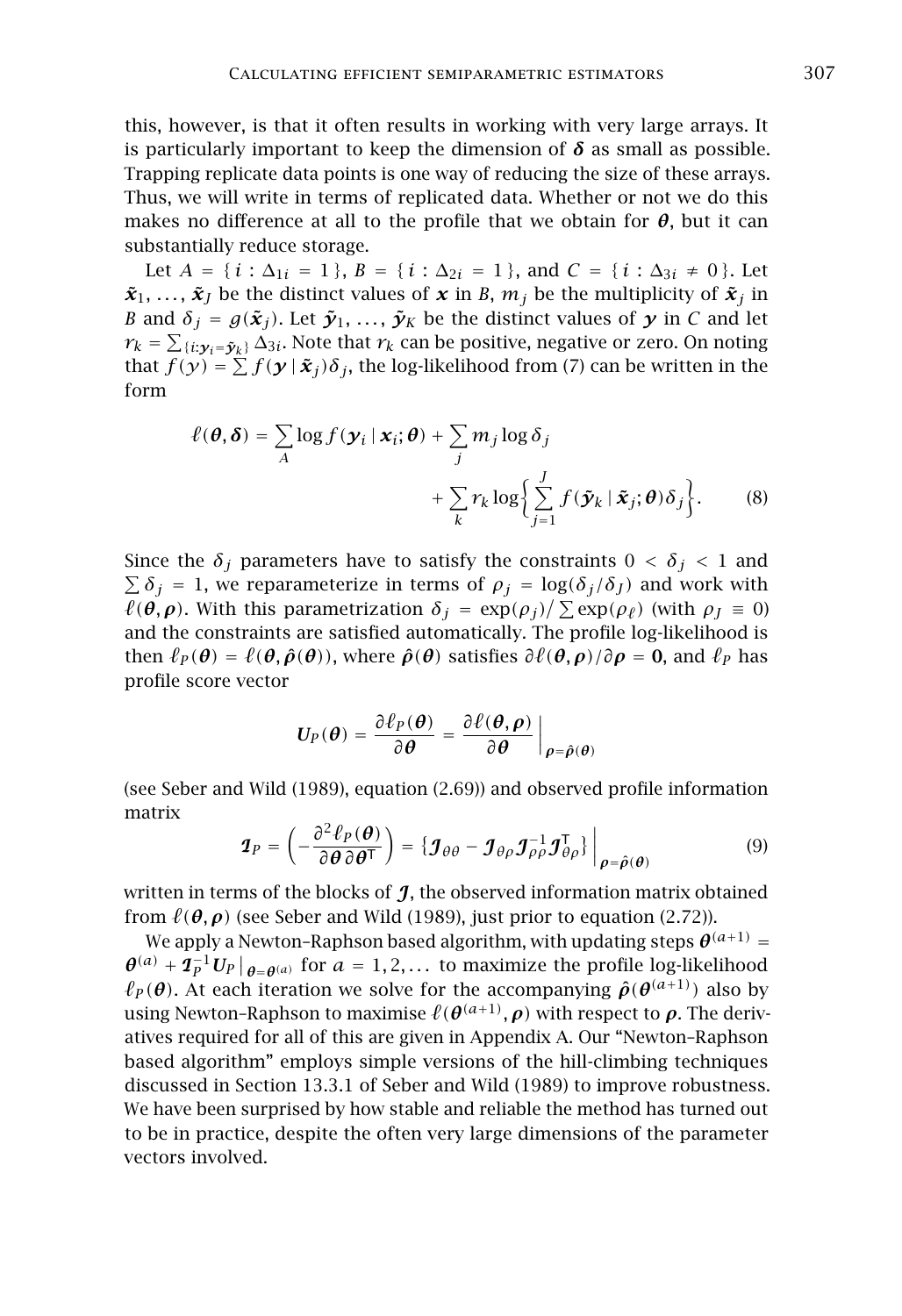A clear disadvantage with the algorithm discussed in this section is that the dimension of the parameter vectors can be very large indeed (equal to the sample size  $n$  in the worst case), requiring substantial storage. For example, using Newton–Raphson for the maximization requires that we store J*ρρ*. This is also necessary if we wish to calculate the profile information matrix to obtain variance estimates for  $\hat{\theta}$ . We will find in the next section that we can obtain a substantial reduction in dimensionality, and consequent increase in speed, when *y* is discrete. In particular, for binary regression models we can work with a nuisance parameter of dimension 1 rather than *ρ*, which has dimension *J* − 1 where *J* is the number of distinct values observed for  $x$ . The same sort of reduction can be made for continuous  $\gamma$  in situations where only class interval information on  $y$  is available for those data points for which  $x$  is not fully observed.

Before going on, however, we do note that when we have several strata, the method discussed in the current subsection never needs to store a J*ρρ* matrix for more than one stratum. These matrices are used to find the contribution of the current stratum to the overall information matrix I*<sup>P</sup>* and then discarded when we move on to process the data from the next stratum; see the discussion surrounding (7). This makes it feasible to handle reasonably large data sets. For example, Jiang (2004) was able to run simulations fitting linear models to two-phase samples with strata of size  $N = 5000$  and sub-sample sizes of  $n = 1000$  using these methods.

## 4 An extension to the class of likelihoods

There are important extensions of the likelihood class (1) which do not affect the essential nature of the maximization problem. (We have postponed consideration of these in the interests of intelligibility.) For example, Lawless et al. (1999) discuss failure time data in which whether of not a data point is fully observed depends on membership of strata defined in terms of both *y* and *x*. They also used strata involving both *y* and *x* to avoid the problem of empty or near-empty strata. Neuhaus et al. (2002) deals with retrospectively sampled family data. Here, *y* records the set of binary responses for each member of a cluster (or family) and sampling is conditional upon observation of some specified pattern in the responses from a cluster. This data can also be supplemented in various ways, for example by knowledge of stratum sizes in the finite population from which the individuals were sampled.

We can expand (1) to cater for such examples as follows. Let  $h_\nu(y, x)$ be a known function of the data, where we may use different functions for different *v*. Imagine that the probability of being observed depends upon the value of *h*. We may, for example, sample conditionally upon *h* values and then observe  $(\gamma, x)$ . We may also use a random mechanism by which *h* values are obtained according to some probability,  $\pi_4$  (*h*) say, and then  $(\gamma, x)$ are sampled obtained from the conditional distribution of  $(y, x)$  given **h**.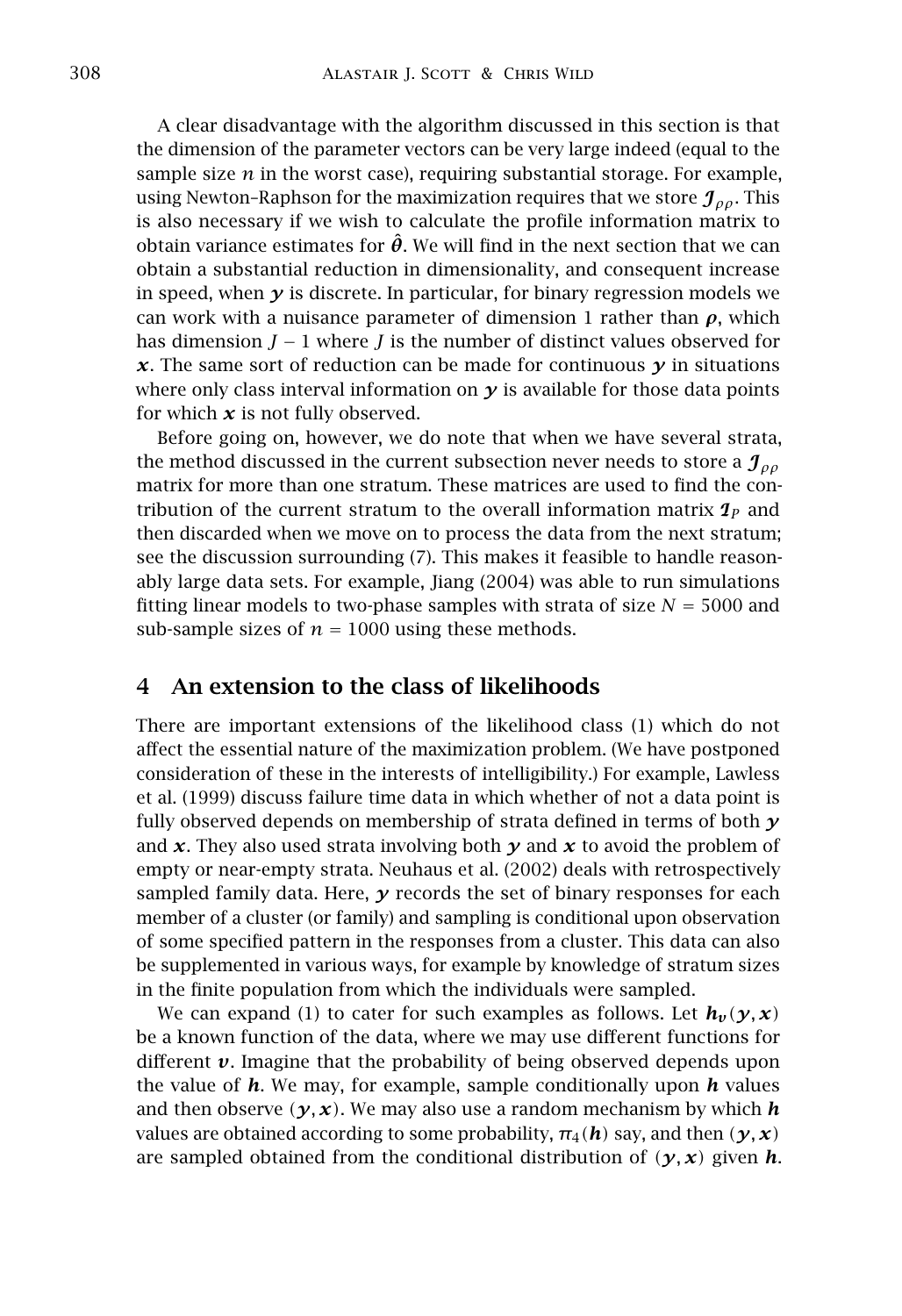We may supplement such data with finite population data, or data from a random sample of *h* values. Alternatively, we may may have data produced by a random process, observe the *h* values as they arise and then further observe  $(\gamma, x)$  with probability  $\pi_5(h)$ . In all of these situations, the likelihood is of the form,

$$
\prod_{s=1}^{S} \prod_{i:\boldsymbol{v}_i=\boldsymbol{v}_s} f(\boldsymbol{y}_i \mid \boldsymbol{z}_i, \boldsymbol{v}_{1s}; \boldsymbol{\theta})^{\Delta_{1i}} g(\boldsymbol{z}_i \mid \boldsymbol{v}_s)^{\Delta_{2i}} f\{\boldsymbol{h}_s^{[i]} \mid \boldsymbol{v}_s; \boldsymbol{\theta}\}^{\Delta_{3i}},
$$
(10)

where  $h_s^{[i]} = h_{v_s}(y_i, x_i)$ , for suitably chosen  $\Delta_{ji}$ s. This is a simple generalization of (6) and almost all the work in Section 3.2 applies directly. Again we need only consider the profiling problem for a single stratum, and (7) becomes

$$
L(\boldsymbol{\theta}, g) = \prod f(\mathbf{y}_i \,|\, \mathbf{x}_i; \boldsymbol{\theta})^{\Delta_{1i}} g(\mathbf{x}_i)^{\Delta_{2i}} f\{\mathbf{h}(\mathbf{y}, \mathbf{z}) = \mathbf{h}^{[i]}; \boldsymbol{\theta}\}^{\Delta_{3i}},\qquad(11)
$$

where  $f\{\bm{h};\bm{\theta}\} = \int_{\bm{h}(\bm{y},\bm{x})=\bm{h}} dF(\bm{y}\,|\,\bm{x};\bm{\theta})\,dG(\bm{x})$ . Suppose that  $\tilde{\bm{h}}_k$  occurs with multiplicity  $r_k$ . Then (8), the form we use for computation, becomes

$$
\ell(\boldsymbol{\theta}, \boldsymbol{\delta}) = \sum_{A} \log f(\boldsymbol{\gamma}_i \,|\, \boldsymbol{x}_i; \boldsymbol{\theta}) + \sum_{j} m_j \log \delta_j
$$

$$
+ \sum_{k} r_k \log \Bigl\{ \sum_{j} f(\tilde{\boldsymbol{\mu}}_k \,|\, \tilde{\boldsymbol{x}}_j; \boldsymbol{\theta}) \delta_j \Bigr\}, \qquad (12)
$$

and  $f\{\tilde{\boldsymbol{h}}_k | \boldsymbol{x}; \boldsymbol{\theta}\} = \int_{S_k(\boldsymbol{x})} dF(\boldsymbol{y} | \boldsymbol{x}; \boldsymbol{\theta})$  with  $S_k(\boldsymbol{x}) = \{\boldsymbol{y} : \boldsymbol{h}(\boldsymbol{y}, \boldsymbol{x}) = \tilde{\boldsymbol{h}}_k\}.$ The profile likelihood algorithm for the larger class of likelihoods in this subsection differs from that in Section 3.2 only in that  $f\{\tilde{h}_k | x; \theta\}$  replaces  $f(\tilde{\mathbf{y}}_k | \mathbf{x}; \theta)$  in the last term of the log-likelihood. In computational terms, this means that to accommodate a new model  $f(\gamma | \mathbf{x}; \theta)$  when  $h(\gamma, \mathbf{x})$  is more complicated than simply  $h(y, x) = y$ , an additional function must be written to evaluate  $f\{\mathbf{h} \mid \mathbf{x}; \boldsymbol{\theta}\}\$  and its derivatives with respect to  $\boldsymbol{\theta}$ .

## 5 Exploiting discreteness

As we noted in Section 3.2, a big disadvantage of the brute-force approach outlined there is the dimension of the maximization problem. A substantial reduction of this dimension can be achieved in some important special cases, specifically whenever the  $h(\gamma, x)$  can take only a finite set of values,  $(\tilde{\boldsymbol{h}}_1, \tilde{\boldsymbol{h}}_2, \ldots, \tilde{\boldsymbol{h}}_K)$  say.

If we maximise (12) with respect to  $\delta$  for fixed  $\theta$ , using a Lagrange multiplier to cater for the constraint  $\sum_j \delta_j = 1$ , cf. Scott and Wild (1997, circa equation (A1.2)) we find that  $\hat{\delta}(\theta)$  satisfies the set of equations

$$
\delta_j = m_j / \left\{ (m_+ + r_+) - \sum_k \frac{r_k f(\tilde{\boldsymbol{h}}_k | \tilde{\boldsymbol{x}}_j; \boldsymbol{\theta})}{\sum_{j'} f(\tilde{\boldsymbol{h}}_k | \tilde{\boldsymbol{x}}_{j'}; \boldsymbol{\theta}) \delta_{j'}} \right\}, \qquad j = 1, \ldots, J, \quad (13)
$$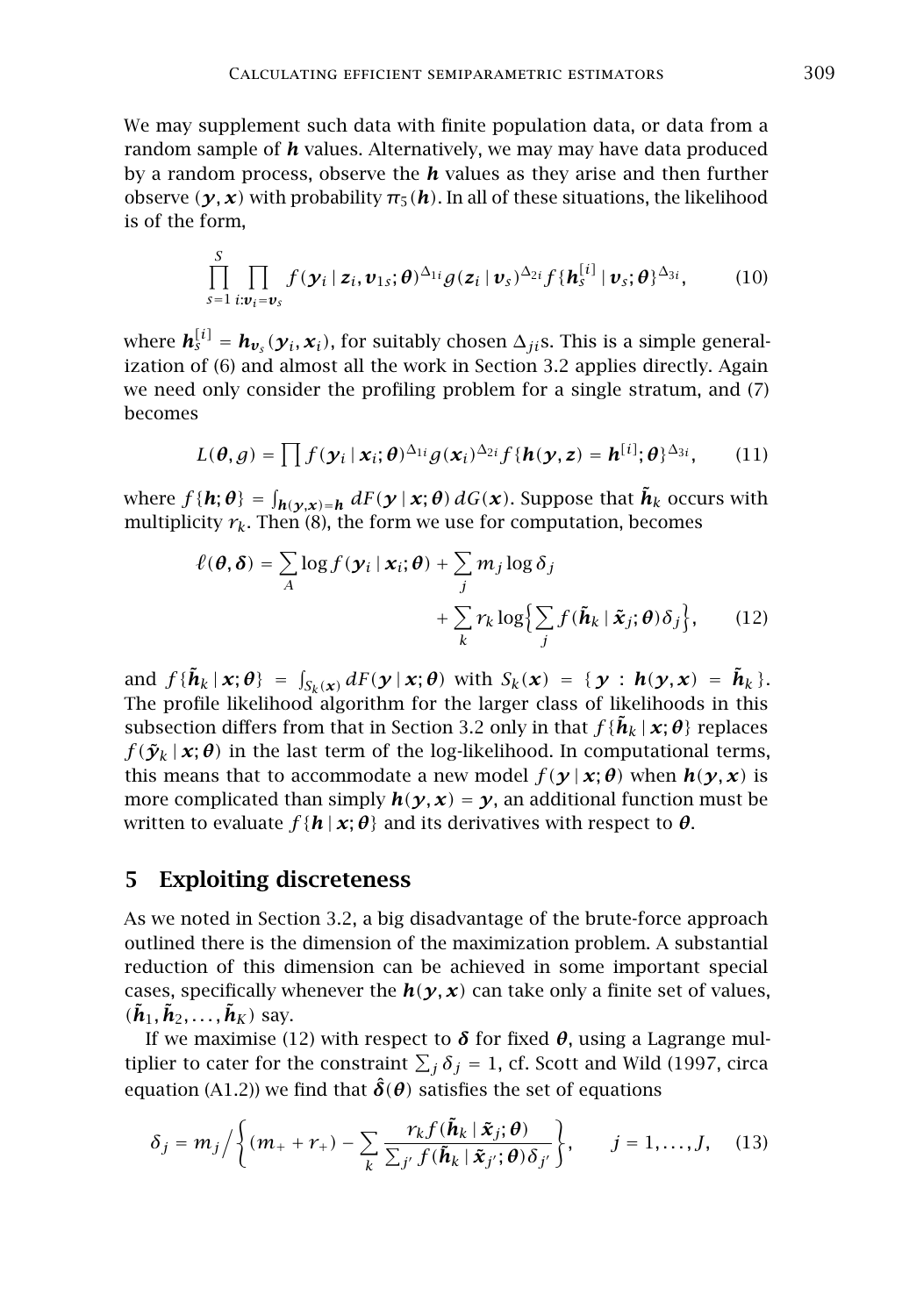where  $m_+ = \sum_j m_j$  is the total number of observations in *B* and  $r_+ = \sum r_k$ . Suppose that all possible values have been observed at least once so that  $\sum_{k=1}^{K} f(\boldsymbol{\tilde{h}}_k | \boldsymbol{x}; \boldsymbol{\theta}) = 1$ . If  $r_k \neq 0$ , set

$$
Q_k = \sum_j f(\tilde{\boldsymbol{h}}_k | \tilde{\boldsymbol{x}}_j; \boldsymbol{\theta}) \delta_j
$$

and write

$$
\tilde{p}_k = \tilde{p}_k(Q_k) = (m_+ + r_+) - \frac{r_k}{Q_k}.\tag{14}
$$

Then the system (13) can be written in the form

$$
\delta_j = \frac{m_j}{(m_+ + r_+) - \sum_k r_k \frac{f(\tilde{\mathbf{h}}_k | \tilde{\mathbf{x}}_j; \boldsymbol{\theta})}{Q_k}} = \frac{m_j}{\sum_k \tilde{p}_k f(\tilde{\mathbf{h}}_k | \tilde{\mathbf{x}}_j; \boldsymbol{\theta})},
$$
(15)

where the set of  $Q_k$ 's corresponding to nonzero  $r_k$  satisfy the system

$$
Q_k = \sum_j \frac{m_j f(\tilde{\mathbf{h}}_k | \tilde{\mathbf{x}}_j; \boldsymbol{\theta})}{(m_+ + r_+) - \sum_k \frac{m_k}{Q_k} f(\tilde{\mathbf{h}}_k | \tilde{\mathbf{x}}_j; \boldsymbol{\theta})} = \sum_j \frac{m_j f(\tilde{\mathbf{h}}_k | \tilde{\mathbf{x}}_j; \boldsymbol{\theta})}{\sum_k \tilde{p}_k f(\tilde{\mathbf{h}}_k | \tilde{\mathbf{x}}_j; \boldsymbol{\theta})}.
$$
 (16)

The system of equations (16) is equivalent to the set of 'score' equations,  $\partial \ell^* / \partial \mathbf{Q} = \mathbf{0}$  for fixed  $\theta$ , where

$$
\ell^*(\boldsymbol{\theta}, \mathbf{Q}) = \sum_{A} \log f(\mathbf{y}_i \mid \mathbf{x}_i; \boldsymbol{\theta})
$$

$$
- \sum_{j} m_j \log \Bigl\{ \sum_{k} \tilde{p}_k(Q_k) f(\tilde{\boldsymbol{h}}_k \mid \tilde{\mathbf{x}}_j; \boldsymbol{\theta}) \Bigr\} + \sum_{k} r_k \log Q_k. \quad (17)
$$

Thus we can either obtain the profile log-likelihood using  $\ell_P(\theta) = \ell(\theta, \hat{\delta}(\theta))$ , where  $\boldsymbol{\delta}$  has dimension  $(J-1)$ , or using  $\ell_P(\boldsymbol{\theta}) = \ell^*(\boldsymbol{\theta},\hat{\boldsymbol{Q}}(\boldsymbol{\theta}))$ , where  $\boldsymbol{Q}$  has dimension  $(K - 1)$ .

Further, and perhaps more importantly, it follows from Theorem 2.2 in Seber and Wild (1989) that

$$
\frac{\partial^2 \ell_P(\boldsymbol{\theta})}{\partial \boldsymbol{\theta} \partial \boldsymbol{\theta}^{\mathsf{T}}} = \frac{\partial^2 \ell^*(\boldsymbol{\theta}, \boldsymbol{Q})}{\partial \boldsymbol{\theta} \partial \boldsymbol{\theta}^{\mathsf{T}}} - \frac{\partial^2 \ell^*(\boldsymbol{\theta}, \boldsymbol{Q})}{\partial \boldsymbol{\theta} \partial \boldsymbol{Q}^{\mathsf{T}}} \bigg( \frac{\partial^2 \ell^*(\boldsymbol{\theta}, \boldsymbol{Q})}{\partial \boldsymbol{Q} \partial \boldsymbol{Q}^{\mathsf{T}}} \bigg)^{-1} \frac{\partial^2 \ell^*(\boldsymbol{\theta}, \boldsymbol{Q})}{\partial \boldsymbol{Q} \partial \boldsymbol{\theta}^{\mathsf{T}}}.
$$

Recalling the standard form for the inverse of a partitioned matrix, it follows that the inverse profile information,  $-(\partial^2 \ell_P(\bm{\theta})/\partial \bm{\theta} \, \partial \bm{\theta}^\mathsf{T})^{-1}$  is equal to the leading  $p \times p$  submatrix of  $\mathcal{J}^{*-1}$ , where  $\mathcal{J}^* = \frac{\partial^2 \ell^*(\phi)}{\partial \phi \partial \phi}$ , with  $\boldsymbol{\phi} = (\begin{smallmatrix} \boldsymbol{\theta} \\ \mathcal{Q} \end{smallmatrix})$ . This means that, for making inferences about  $\boldsymbol{\theta}$ , we can proceed as if  $\ell^*(\phi)$  was the log-likelihood. We can obtain the semiparametric maximum likelihood estimator of  $\theta$  by setting  $\partial l^*(\theta, Q)/\partial \phi = 0$ , we can estimate its covariance matrix with the appropriate block of  $\boldsymbol{\mathcal{J}}^{*-1}$  and we can test hypotheses about *θ* using appropriate differences in −2*`* <sup>∗</sup>. (This last statement needs some justification but the general case follows in exactly the same way as the special case treated in Scott and Wild (1989).)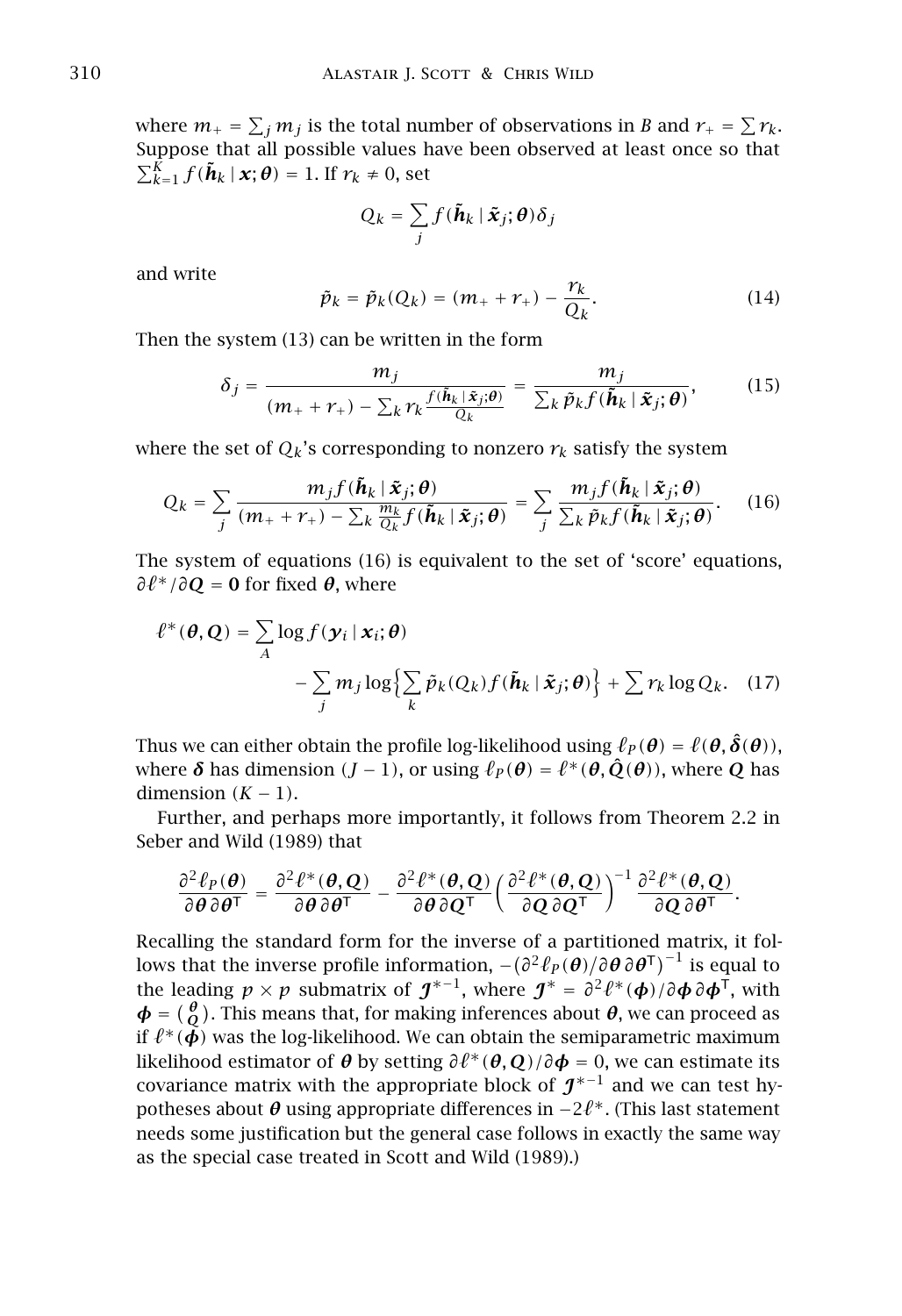Since *K* is almost always very much less than *J*, using  $\ell^*(\theta, \mathbf{Q})$  in place of  $\ell(\theta, \delta)$  can result in large reductions in storage requirements and in computing time. For example, in the important special case of fitting a binary regression model to case-control data,  $K = 2$  and we have essentially reduced the problem from one involving a vector of *n* nuisance parameters to one involving a single scalar nuisance parameter.

We note that, although we can treat  $\ell^*(\boldsymbol\phi)$  as if it were a log-likelihood for many purposes, it is not in fact a true log-likelihood. In particular,  $\ell^*$ typically has a minimum rather than a maximum in *Q* when the nonzero  $r_k s$ are all positive as is the case with missing data problems.

We have experimented with several reparameterizations of *Q* to take care of positivity constraints including  $Q_k = \exp(\rho_k)/\{1 + \sum \exp(\rho_\ell)\}\$  and

$$
Q_k = \exp(\xi_k) / \{1 + \exp(\xi_k)\} \quad \text{or} \quad \xi_k = \text{logit}(Q_k).
$$

The former, which also takes care of the summation constraint, leads to singular information matrices when two or more  $r_k = 0$ , whereas both parameterizations lead to the identical sets of derivatives when at most one *r*<sub>*k*</sub> = 0. Thus, we routinely use  $\ell^*(\theta, \xi)$ , where  $\xi$  contains only those  $\xi_k$  for which  $r_k \neq 0$ , for computation. Now,

$$
\ell_P(\boldsymbol{\theta}) = \ell^*(\boldsymbol{\theta}, \hat{\boldsymbol{\xi}}(\boldsymbol{\theta})),
$$

where *ξ*ˆ*(θ)* satisfies *∂`(θ, ξ)* <sup>∗</sup>*/∂ξ* = **0**. We then calculate the profile score vector and profile information matrix of  $\ell_P(\theta)$  using

$$
U_P(\boldsymbol{\theta}) = \frac{\partial \ell^*(\boldsymbol{\theta}, \boldsymbol{\xi})}{\partial \boldsymbol{\theta}} \bigg|_{\boldsymbol{\xi} = \boldsymbol{\xi}(\boldsymbol{\theta})} \quad \text{and} \quad \boldsymbol{\mathcal{I}}_P = \{ \boldsymbol{\mathcal{J}}_{\theta\theta}^* - \boldsymbol{\mathcal{J}}_{\theta\xi}^* \boldsymbol{\mathcal{J}}_{\xi\xi}^{*-1} \boldsymbol{\mathcal{J}}_{\theta\xi}^{*\top} \} \bigg|_{\boldsymbol{\xi} = \boldsymbol{\xi}(\boldsymbol{\theta})}.
$$

Expressions for the required derivatives are given in Appendix B.

## 6 Conclusion

The computational procedures outlined in this paper enable us to make efficient inferences about parameters of interest in a large number of situations involving missing data and response-biased sampling. In many of these situations it has simply not been feasible to implement efficient procedures before this and people have proposed a variety of *ad hoc* alternatives. Most of these alternatives should become obsolete when software to implement the methods described in this paper is available. Such software is currently under development and a prototype package is available from Chris Wild (c.wild@auckland.ac.nz) on request. A more polished version should soon be available on his web site at http://www.stat.auckland.ac.nz.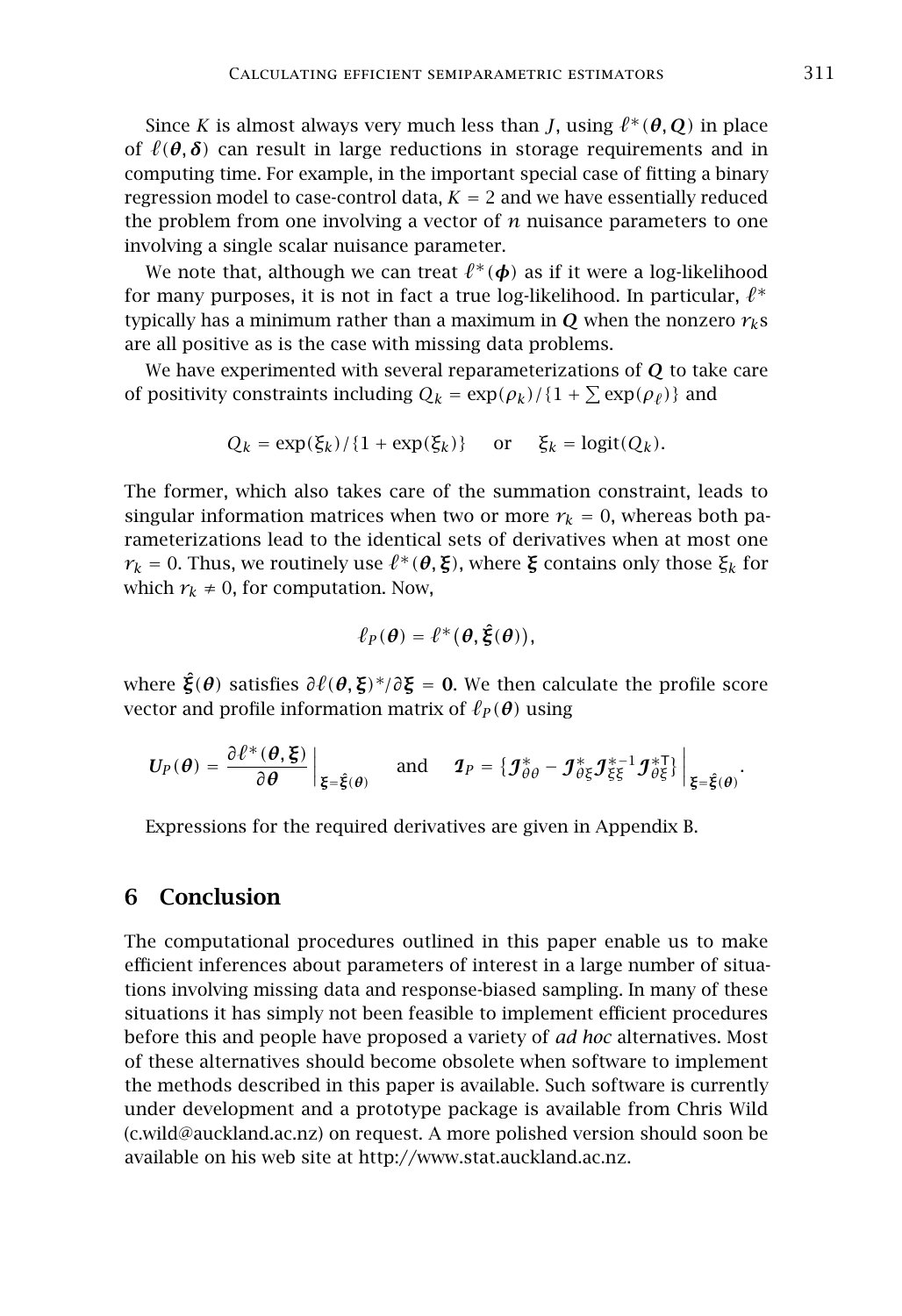## Appendix A. Derivatives of  $\ell(\theta, \rho)$

We give results for the general case described in Section 4. Equation (8) is the special case of equation (12) in which  $h(y, x) = y$ , and  $f(\tilde{h}_k | \tilde{x}_i; \theta) =$  $f(\tilde{\mathbf{y}}_k | \tilde{\mathbf{x}}_i; \theta)$  so that its derivatives with respect to  $\theta$  are simply the derivatives of the regression model  $f()$ . The user needs to specify

$$
D_{kj}^{(\theta)} = \frac{\partial f(\tilde{h}_k | \tilde{\boldsymbol{x}}_j; \boldsymbol{\theta})}{\partial \boldsymbol{\theta}} \quad \text{and} \quad D_{kj}^{\theta \theta} = \frac{\partial D_{kj}^{(\theta)}}{\partial \boldsymbol{\theta}^{\mathsf{T}}}.
$$

We repeat (12) more compactly as

$$
\ell(\boldsymbol{\theta}, \boldsymbol{\delta}) = \ell(\boldsymbol{\theta}, \boldsymbol{\rho})
$$
  
=  $\sum_{A} \log f_i + \sum_{j} m_j \log \delta_j + \sum_{k} r_k \log \Big{\sum_{j} f(\tilde{h}_k | \tilde{\boldsymbol{x}}_j; \boldsymbol{\theta}) \delta_j \Big},$  (18)

where,  $f_i = f(\mathbf{y}_i | \mathbf{x}_i; \boldsymbol{\theta})$  and  $\delta_j = \exp(\rho_j) / \sum_{\ell} \exp(\rho_{\ell})$  with  $\rho_K \equiv 0$ . After some manipulation, we find that

$$
\frac{\partial \ell}{\partial \theta} = \sum_{A} \frac{\partial \log f_i}{\partial \theta} + \sum_{k} r_k \frac{\mathbf{D}_k^{(\theta)}}{\mathbf{D}_k},
$$
\n
$$
\frac{\partial \ell}{\partial \rho} = \mathbf{\tilde{m}} + \sum_{k} r_k \mathbf{\tilde{R}}_k - (m_+ + r_+) \mathbf{\tilde{\delta}}
$$
\n
$$
\mathbf{J}^{(\theta \theta)} = \sum_{A} \frac{\partial^2 \log f_i}{\partial \theta \partial \theta^T} - \sum_{k} r_k \left\{ \frac{\mathbf{D}_k^{(\theta \theta)}}{\mathbf{D}_k} - \left( \frac{\mathbf{D}_k^{(\theta)}}{\mathbf{D}_k} \right) \left( \frac{\mathbf{D}_k^{(\theta)}}{\mathbf{D}_k} \right)^T \right\}
$$
\n
$$
\mathbf{J}^{(\theta \rho_j)} = \sum_{k} r_k \left\{ \frac{Q_{kj}^* \delta_j}{\mathbf{D}_k} \frac{\mathbf{D}_k^{(\theta)}}{\mathbf{D}_k} - \frac{Q_{kj}^{*(\theta)} \delta_j}{\mathbf{D}_k} \right\}, \qquad j = 1, ..., J - 1
$$
\n
$$
\mathbf{J}^{(\rho \rho)} = (m_+ + r_+) \left\{ \text{diag}(\mathbf{\tilde{\delta}}) - \mathbf{\tilde{\delta}} \mathbf{\tilde{\delta}}^T \right\} - \sum_{k} r_k \left\{ \text{diag}(\mathbf{\tilde{R}}_k) - \mathbf{\tilde{R}}_k \mathbf{\tilde{R}}_k^T \right\}
$$

Here,  $D_k \ = \ \sum_j f(\tilde{h}_k \,|\, \tilde{\bm{x}}_j ; \boldsymbol{\theta}) \delta_j, \ \tilde{\bm{R}}_k \ \text{is the vector with elements} \ D_{kj}^{(\theta)} \delta_j / D_k,$  $j=1,\ldots,J-1,$   $\boldsymbol{\check{m}}=(m_1,\ldots,m_{J-1}),$   $\boldsymbol{\check{\delta}}=(\delta_1,\ldots,\delta_{J-1}),$   $\boldsymbol{D}^{(\theta)}_k=\sum_j D^{(\theta)}_{kj}\delta_j,$  $\bm{D}^{(\theta\theta)}_k = \sum_j D^{(\theta\theta)}_{kj} \delta_j,$  and  $\sum_j$  denotes sums from 1 to *J*.

Appendix B. Derivatives of  $\ell^*(\theta, \xi)$ 

$$
\ell^*(\boldsymbol{\theta}, \boldsymbol{\xi}) = \ell^*(\boldsymbol{\theta}, \boldsymbol{Q})
$$
  
=  $\sum_{A} \log f_i - \sum_{j} m_j \log \left\{ \sum_{k} \tilde{p}_k f(\tilde{h}_k | \tilde{\boldsymbol{x}}_j; \boldsymbol{\theta}) \right\} + \sum r_k \log Q_k,$  (19)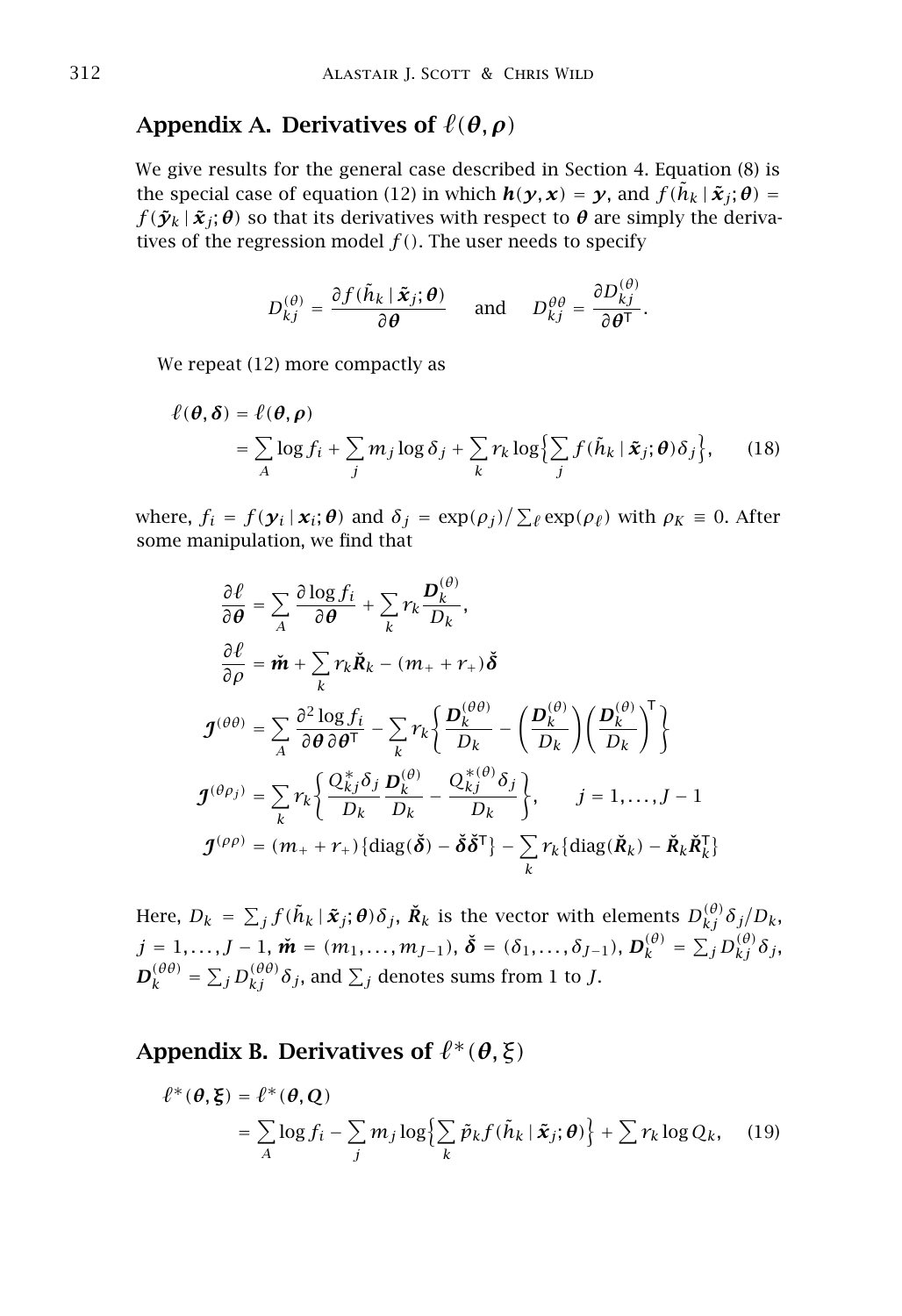where  $\tilde{p}_k = \tilde{p}_k(Q_k) = (m_+ + r_+) - r_k/Q_k$ , and  $\xi_k = \text{logit}(Q_k)$ . We find that

$$
\frac{\partial \ell}{\partial \theta} = \sum_{A} \frac{\partial \log f_i}{\partial \theta} - \sum_{j} m_j \frac{\partial}{\partial \theta} \log \Big( \sum_{k} \tilde{p}_k f(\tilde{h}_k | \tilde{x}_j; \theta) \Big),
$$
\n
$$
\frac{\partial \ell^*}{\partial \xi_k} = r_k e^{-\xi_k} \Big( Q_k - \sum_{j} \frac{m_j f(\tilde{h}_k | \tilde{x}_j; \theta)}{\sum_{k'} \tilde{p}_{k'} f(\tilde{h}_k | \tilde{x}_j; \theta)} \Big), \qquad k = 1, ..., K,
$$
\n
$$
\mathcal{J}^{(\theta \theta)} = -\sum_{A} n_i \frac{\partial^2 \log f_i}{\partial \theta \partial \theta^T} + \sum_{j} m_j \Big[ \frac{E_j^{*(\theta \theta)}}{E_j} - \Big\{ \frac{E_j^{*(\theta)}}{E_j} \Big\} \Big\{ \frac{E_j^{*(\theta)}}{E_j} \Big\}^T \Big],
$$
\n
$$
\mathcal{J}^{(\theta \xi_k)} = r_k e^{-\xi_k} \sum_{j} m_j \Big[ \frac{D_{kj}^{*(\theta)}}{E_j} - \Big( \frac{f(\tilde{h}_k | \tilde{x}_j; \theta)}{E_j} \Big) \Big\{ \frac{E_j^{(\theta)}}{E_j} \Big\} \Big], \qquad k = 1, ..., K,
$$
\n
$$
\mathcal{J}^{(\xi \xi)} = \text{diag}(\text{diag}(Q) - QQ^T\} - \sum_{j} m_j \{\text{diag}(F_j) + F_j F_j^T\},
$$

where  $E_j=\sum_{k'}\tilde{p}_{k'}f(\tilde{h}_{k}\mid\tilde{\bm{x}}_j;\bm{\theta}), E_j^{(\theta)}=\sum_{k'}\tilde{p}_{k'}D_{k'j}^{*(\theta)}$  and  $F_j$  is the vector with  $k$ th element  $r_k e^{-\xi_k} f(\tilde{h}_k | \tilde{\boldsymbol{x}}_j; \boldsymbol{\theta})/E_j$ .

## References

- Bickel, P. J., Klaassen, C. A., Ritov, Y., and Wellner, J. A. (1993). *Efficient and Adaptive Estimation for Semiparametric Models*. Baltimore: Johns Hopkins University Press.
- Holcroft, C. A., Rotnitzky, A., and Robins, J. M. (1997). Efficient estimation of regression parameters from multistage studies with validation of outcome and covariates. *Journal of Statistical Planning and Inference*, 65, 349–374.
- Jiang, Y. (2004). *Semiparametric maximum likelihood for multi-phase response-selective sampling and missing data problems*. PhD Thesis, University of Auckland.
- Lawless, J. F., Wild, C. J., and Kalbfleish (1999). Semiparametric methods for responseselective and missing data problems in regression. *Journal of the Royal Statistical Society: Series B*, 61, 413–38.
- Lee, A. J. and Hirose, Y. (2006). Semiparametric efficiency bounds for regression models under generalized case-control sampling. Under review for *Annals of Statistics*.
- Lee, A. J., Scott, A. J., and Wild, C. J. (2006). Fitting binary regression models with caseaugmented samples. *Biometrika*, 97, 23–37.
- Murphy, S. A. and van der Vaart, A. W. (2000). On profile likelihood (with discussion). *Journal of the American Statistical Association*, 95, 449–485.
- Neuhaus, J., Scott, A. J., and Wild, C. J. (2002). The analysis of retrospective family studies. *Biometrika*, 89, 23–37.
- Neuhaus, J., Scott, A. J., and Wild, C. J. (2006). Family-specific approaches to the analysis of case-control family data. *Biometrics*, 62, to appear.
- Robins, J. M., Rotnitzky, A., Zhao, L. P., and Lipsitz, S. (1994). Estimation of regression coefficients when some regressors are not always observed. *Journal of the American Statistical Association*, 89, 846–866.
- Robins, J. M., Hsieh, F., and Newey, W. (1995). Semiparametric efficient estimation of a conditional density with missing or mismeasured covariates. *Journal of the Royal Statistical Society: Series B*, 57, 409–424.